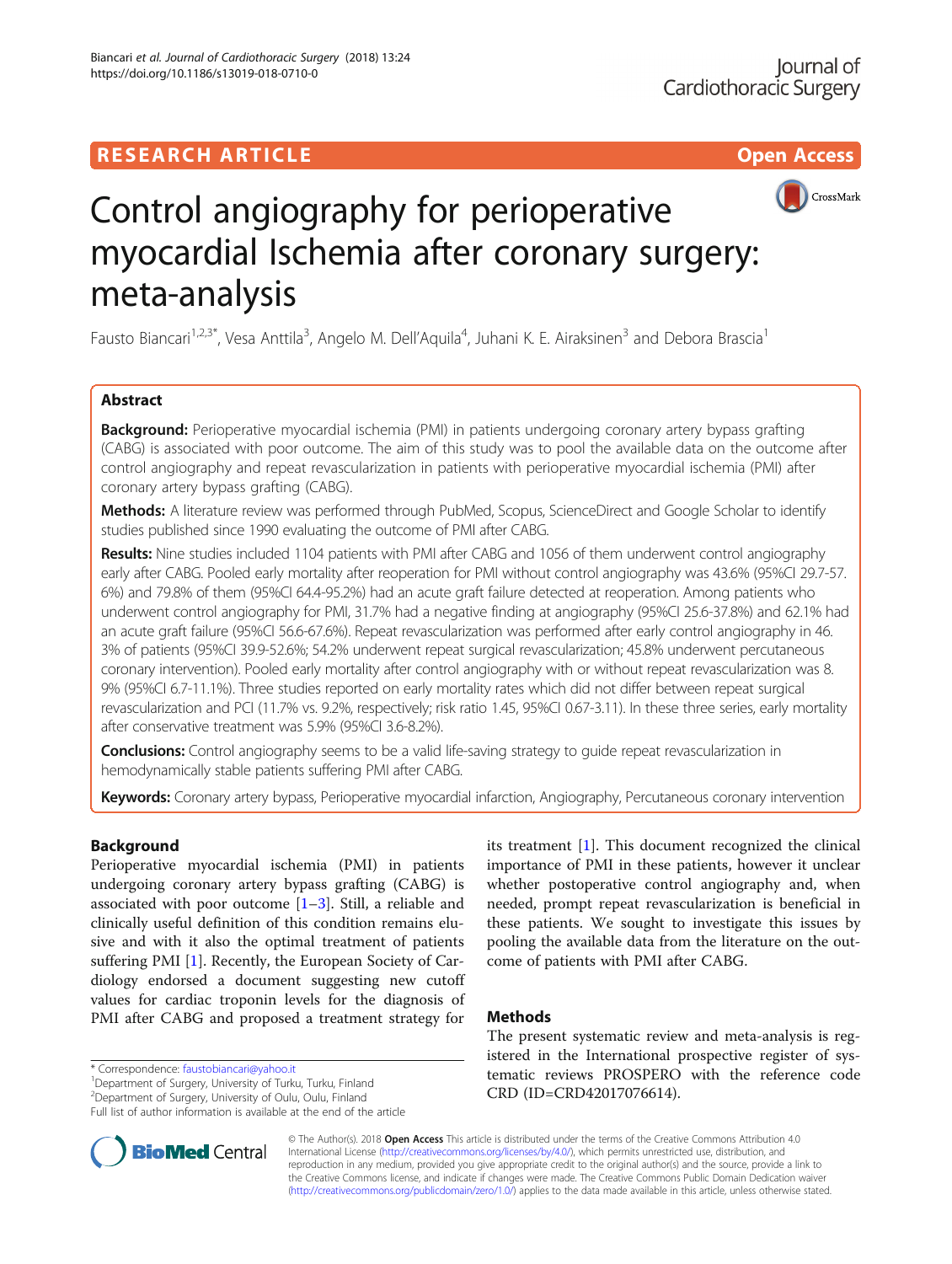### <span id="page-1-0"></span>Search Strategy

The guidelines for Preferred Reporting Items for Systematic reviews and Meta-Analyses (PRISMA) were applied [[4\]](#page-6-0). A literature review was performed through PubMed, Scopus, ScienceDirect and Google Scholar on September 2017, to identify any study being published since 1990 evaluating the outcome of patients who underwent angiography and any treatment for PMI immediately after CABG. The retrieval terms were "perioperative myocardial ischemia", "perioperative myocardial infarction", "angiography" combined with "cardiac surgery" or "coronary artery bypass". The abstracts of retrieved studies were scrutinized and each study was independently evaluated by two investigators (D.B, F.B.) for inclusion or exclusion from this analysis. Reference lists of retrieved articles were examined as well to identify any article of fulfilling the pre-specified inclusion criteria.

#### Treatment Definition and Inclusion/Exclusion Criteria

Studies eligible for the present studies were those reporting on perioperative myocardial ischemia after CABG. Studies that met the Population, Interventions, Comparison and Outcomes (PICO) criteria (Tab. 1) were included in the present meta-analysis.

To enter this analysis, studies had to fulfil all these inclusion criteria: (1) provide data on patients who suffered PMI immediately after CABG according to the investigators' definition criteria; (2) include patients undergoing CABG as isolated procedure or associated with any other major cardiac procedure; (3) include patients aged 18 years or older; (4) be a prospective or retrospective observational study; (5) be published in English language as a full article; (6) include at least 10 patients with postoperative PMI; and (7) be published since 1990.

Articles were not eligible for study inclusion in case of (1) angiography and/or repeat revascularization performed after discharge from the hospital associated with the index procedure; (2) ambiguous or inaccurate data; (3) lack on information on in-hospital/30-day mortality; (4) data reported only in abstracts; (5) article published in non-English language.

Table 1 Participants, intervention, comparison and outcomes (PICO) of the present meta-analysis

| PICO         | Description                                                                                                      |
|--------------|------------------------------------------------------------------------------------------------------------------|
| Population   | Patients who developed perioperative myocardial<br>ischemia immediately after coronary artery bypass<br>grafting |
| Intervention | Coronary angiography and repeat myocardial<br>revascularization                                                  |
| Comparison   | None                                                                                                             |
| Outcomes     | In-hospital/30-day mortality                                                                                     |

#### Data Extraction

Data was independently collected by two investigators (D.B, F.B.) and any disagreement on retrieved data was settled by consensus between these investigators. Specific or missing data were not asked to the authors of the original studies. The following data was collected in to a dedicated datasheet: first author, year of publication, study period, overall number of CABG procedures performed during the study period, type of primary procedure, number of patients with PMI, number of patients who underwent immediate control angiography, findings at angiography, type of repeat revascularization and inhospital/30-day mortality. The quality of the included studies was assessed by two investigators (F.B., D.B.) using the National Heart, Lung, and Blood Institute (NHLBI) criteria for study quality assessment of case series [\(https://](https://www.nhlbi.nih.gov/health-pro/guidelines/in-develop/cardiovascular-risk-reduction/tools/case_series) [www.nhlbi.nih.gov/health-pro/guidelines/in-develop/cardi](https://www.nhlbi.nih.gov/health-pro/guidelines/in-develop/cardiovascular-risk-reduction/tools/case_series) [ovascular-risk-reduction/tools/case\\_series](https://www.nhlbi.nih.gov/health-pro/guidelines/in-develop/cardiovascular-risk-reduction/tools/case_series); accessed on September 17, 2017).

#### **Outcomes**

The primary outcome of this study was in-hospital/30 day postoperative mortality. Acute graft failure (defined as stenotic or occluded grafts, or faulty site of anastomosis), incomplete revascularization and new lesions of the native coronary arteries were the secondary endpoints of this analysis.

#### Statistical Analysis

Statistical analysis was performed using the Open Meta-Analyst software (Brown University, Providence, RI, USA; <http://www.cebm.brown.edu/openmeta/>). Means and absolute values were pooled using random effects models because of anticipated heterogeneity of the retrieved studies. The results are expressed as untransformed proportions and means with their 95% confidence intervals (CI). Heterogeneity across studies was evaluated using the  $I^2$  test.  $I^2$ <40% was considered as acceptable heterogeneity. Leaveone-out sensitivity analysis was performed to confirm consistency of the overall analysis. The impact of risk factors on in-hospital/30-day mortality was evaluated by meta-regression analysis. A  $p < 0.05$  was considered statistically significant.

## Results

## Overall data

Nine studies including 39 266 patients who underwent CABG (98.2% underwent isolated procedure) fulfilled the pre-specified selection criteria and were included in this analysis (Fig. [1\)](#page-2-0). [[2,](#page-6-0) [3](#page-6-0), [5](#page-6-0)–[11](#page-6-0)] Among these patients, a diagnosis of PMI was made in 1104 patients and 1056 underwent control angiography early after CABG. Angiography was performed within the same hospital stay in seven studies, within 48 hours from surgery in one study and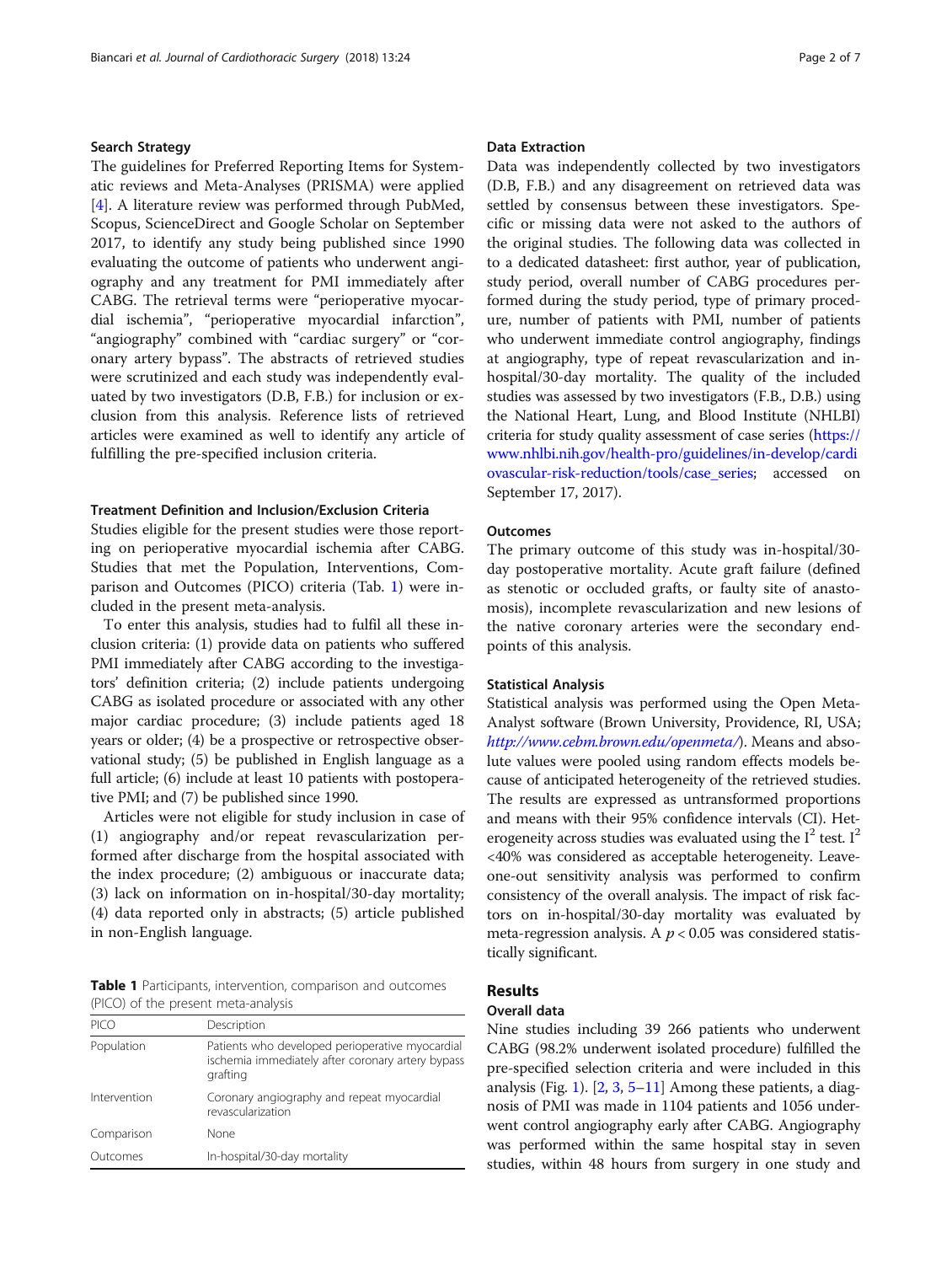<span id="page-2-0"></span>

within 24 hours from surgery in another study (Tab. [2](#page-3-0)). Definition criteria for PMI used in these studies are summarized in Table [3.](#page-4-0) All these studies reported on in-hospital or 30-day mortality after angiography followed or not by repeat revascularization. Three studies [[7,](#page-6-0) [9,](#page-6-0) [11\]](#page-6-0) reported on 48 patients who underwent repeat CABG without early angiography because of unstable hemodynamic conditions. Characteristics and main data of these studies are summarized in Table [1](#page-1-0). All studies were considered of fair quality according to the NHBLI criteria.

The pooled incidence of PMI requiring angiography or immediate reintervention without control angiography was 3.5% (95%CI 0.2-6.8%, 1<sup>2</sup> 91%, 3 studies, 9306 patients) and the related pooled in-hospital/30-day mortality of these patients was 12.6% (95%CI 8.8-16.4%, 3 studies, 286 patients).

## Outcome of reoperation for PMI without control angiography

Pooled in-hospital/30-day mortality in patients who suffered perioperative myocardial ischemia and underwent reoperation without control angiography was 43.6% (95%CI 29.7-57.6%,  $I^2$  81%, three studies, 48 patients). Among patients who underwent reoperation without control angiography, acute graft failure was detected in 79.8% of cases (95%CI 64.4-95.2%,  $I^2$  49%, three studies, 48 patients).

#### Outcome of PMI with control angiography

Among patients who underwent control angiography for PMI after CABG, 31.7% of them had negative finding at angiography (95%CI 25.6-37.8%,  $I^2$  75%, 9 studies, 1056 patients), 62.1% of patients had an acute graft failure (95%CI 56.6-67.6%, I<sup>2</sup> 66%, 9 studies, 1056 patients), 6.1% had incomplete revascularization (95%CI 0.4-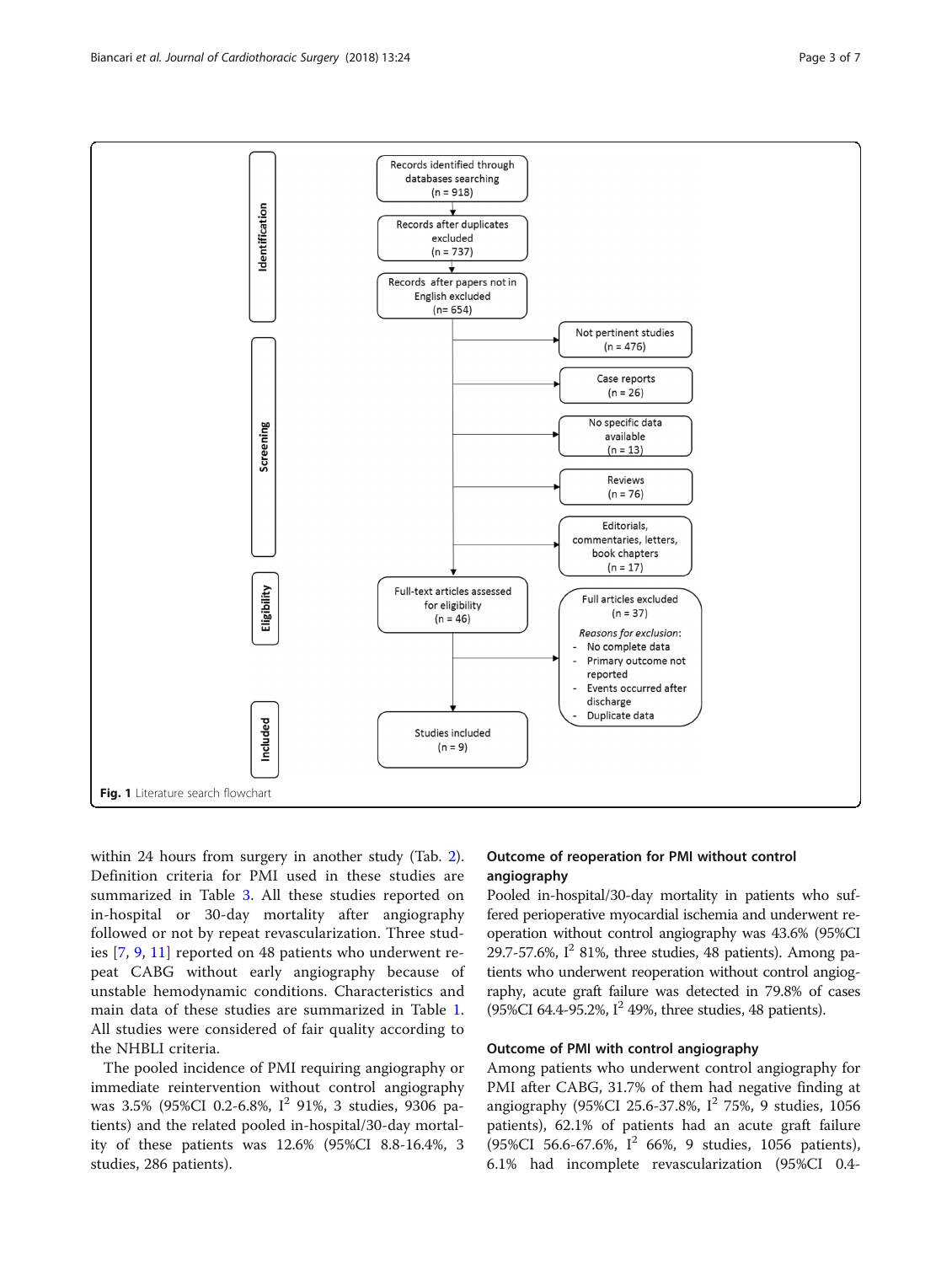| Author                    | Year | Country        | Type of Study<br>study | period           | <b>NHLBI</b><br>quality<br>rating | No. of<br>control<br>angiography | Negative<br>findings at<br>angiography<br>(% ) | Graft failure<br>at angiography<br>(9/6) | Repeat<br>revascularization<br>(% ) | Repeat<br>$CABG$ $(%)$ | PCI<br>(% ) | Early<br>mortality<br>(% ) |
|---------------------------|------|----------------|------------------------|------------------|-----------------------------------|----------------------------------|------------------------------------------------|------------------------------------------|-------------------------------------|------------------------|-------------|----------------------------|
| Rasmussen                 | 1997 | Denmark P      |                        | 1990-<br>1995    | Fair                              | 59                               | 27.1                                           | 72.9                                     | 45.8                                | 45.8                   | 0.0         | 5.1                        |
| Fabricius                 |      | 2001 Germany R |                        | 1999             | Fair                              | 108                              | 41.7                                           | 58.3                                     | 39.8                                | 31.5                   | 8.3         | 9.3                        |
| Thielmann                 |      | 2006 Germany P |                        | 1999-<br>2006    | Fair                              | 118                              | 43.2                                           | 56.8                                     | 33.9                                | 12.7                   | 21.2 8.5    |                            |
| Karhunen                  |      | 2010 Finland   | $\mathsf R$            | 2000-<br>2007    | Fair                              | 23                               | 47.8                                           | 52.2                                     | 43.5                                | 21.7                   | 21.7 8.7    |                            |
| Laflamme                  |      | 2012 Canada    | R                      | $2003 -$<br>2009 | Fair                              | 39                               | 17.9                                           | 82.1                                     | 48.7                                | 10.3                   | 38.5 7.7    |                            |
| Szavits-<br>Nossan        |      | 2012 Croatia   | $\mathsf{R}$           | 1999-<br>2009    | Fair                              | 55                               | 21.8                                           | 65.5                                     | 69.1                                | 14.5                   |             | 54.5 23.6                  |
| Davierwala 2013 Germany P |      |                |                        | 2004-<br>2010    | Fair                              | 399                              | 36.1                                           | 61.2                                     | 41.1                                | 32.6                   | 8.5         | 7.3                        |
| Hultgren                  |      | 2016 Sweden    | - R                    | 2007-<br>2012    | Fair                              | 87                               | 31.0                                           | 59.8                                     | 44.8                                | 28.7                   |             | 16.1 11.5                  |
| Preußer                   |      | 2017 Germany R |                        | 2006-<br>2013    | Fair                              | 168                              | 23.2                                           | 52.4                                     | 53.6                                | 17.9                   | 35.7        | 10.7                       |

<span id="page-3-0"></span>Table 2 Characteristics and data of the included studies

R retrospective study, P prospective study, NHLBI National Heart, Lung, and Blood Institute, CABG coronary artery bypass grafting, PCI percutaneous coronary intervention

12.5%,  $I^2$  91%, 5 studies, 624 patients) and 3.5% has a new lesion of the native coronary arteries (95%CI 1.4- 5.7%,  $I^2$  91%, 9 studies, 1056 patients).

Repeat revascularization was performed after control angiography in 46.3% of patients (95%CI 39.9-52.6%,  $I^2$ 74%, 9 studies, 1056 patients). Among these patients, 54.2% underwent repeat surgical revascularization (95%CI 33.7-74.8%,  $I^2$  97%, 9 studies, 470 patients) and 45.8% underwent any percutaneous coronary intervention (PCI) (95%CI 25.2-66.3%,  $I^2$  97%, 9 studies, 470 patients). Three studies (2,3,5) reported on the graft/native artery of repeat revacularization in 294 patients, which was on the left anterior descending artery territory in 56.0% of cases (95%CI 43.2-68.8%,  $I^2$  78%), on the circumflex artery territory in 21.3% of cases (95%CI 9.3- 33.3%,  $I^2$  84), on the right coronary artery territory in 23.3% of cases (95%CI 16.6-30.0%,  $I^2$  40%) and on the diagonal arteries territory in 4.8% of cases (95%CI 0.9- 8.8%,  $I^2$  58%).

Pooled in-hospital/30-day mortality in patients who underwent control angiography was 8.9% (95%CI 6.7- 11.1%,  $I^2$  28%, 9 studies, 1056 patients) (Fig. [2\)](#page-5-0). Three studies reported on specific early mortality after repeat surgical revascularization and PCI after control angiography without any difference between the treatment methods (CABG 11.7% vs. PCI 9.2%; risk ratio 1.45, 95%CI 0.67-3.11, I<sup>2</sup> 0%, 3 studies, 175 CABG patients vs. 119 PCI patients, respectively). These three series reported on early mortality after conservative treatment as well which was 5.9% (95%CI 3.6-8.2%,  $I^2$  0%, 3 studies, 391 patients), without reporting separate rates of early mortality in patients with graft failure and in those with negative angiographic findings.

#### **Discussion**

The present pooled results suggest that severe PMI is rather uncommon, but its incidence may significantly vary between series (3.5%, 95%CI 0.2-6.8%). This estimate is also biased by the fact that most of series did not report on emergency reoperation performed without control angiography. Furthermore, the definition criteria of PMI as well as the policy of performing control angiography might vary between these series. Control angiography revealed problems of the graft or native vessels in two third of patients and it was valuable to guide a repeat revascularization in half of patients with PMI. This strategy of control angiography and, when indicated, repeat revascularization contributed to an early mortality rate of 8.9%. The lack of a control cohort with similar graft/ native vessels problems treated conservatively prevents any estimation of the real benefits and possible harms of an active revascularization policy in patients with ongoing ischemia after CABG. The paucity of data on angiographic findings and on the outcome of patients treated conservatively because of negative angiographic findings or lack of suitable target vessels/grafts for repeat revascularization render the interpretation of these pooled results even more difficult. However, Karhunen et al. [[9\]](#page-6-0) showed that a policy of control angiography in PMI patients was associated with a dramatic decrease of postoperative mortality when compared with an historical control group who did not undergo any control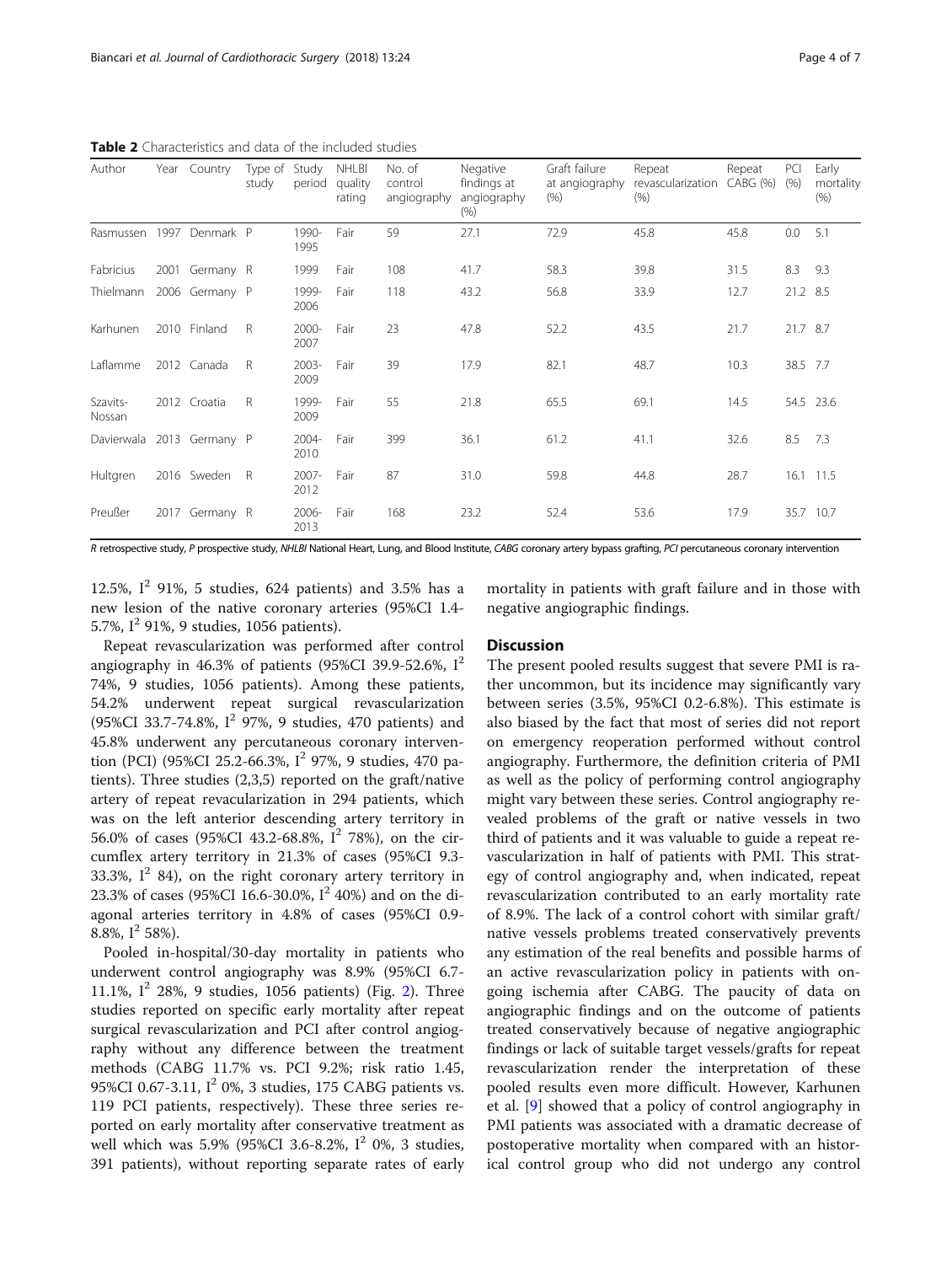| Authors        | Year of<br>publication | Definition criteria                                                                                                                              | Authors                                                      | Year of<br>publication | Definition criteria                                                                 |  |  |
|----------------|------------------------|--------------------------------------------------------------------------------------------------------------------------------------------------|--------------------------------------------------------------|------------------------|-------------------------------------------------------------------------------------|--|--|
| Rasmussen 1997 |                        | One or more of the following criteria:                                                                                                           |                                                              |                        | - isoenzyme ratio of creatinine phosphokinase                                       |  |  |
|                |                        | - new changes in the ST-segment in the ECG;                                                                                                      |                                                              |                        | $> 0.1$ ;                                                                           |  |  |
|                |                        | - new Q-waves in the ECG;                                                                                                                        |                                                              |                        | - cardiac troponin > 0.1 mmol/L;                                                    |  |  |
|                |                        | - CK-MB >80 U/L:                                                                                                                                 |                                                              |                        | - sustained ventricular tachycardia;                                                |  |  |
|                |                        | - recurrent episodes of, or sustained ventricular<br>tachyarrhythmia;                                                                            |                                                              |                        | - repeated nonsustained ventricular tachycardia<br>and ventricular fibrillation.    |  |  |
|                |                        | - ventricular fibrillation;                                                                                                                      | Davierwala 2013                                              |                        | One or more of the following criteria:                                              |  |  |
|                |                        | - hemodynamic deterioration and left                                                                                                             |                                                              |                        | - electrocardiographic alterations;                                                 |  |  |
|                |                        | ventricular failure.                                                                                                                             |                                                              |                        | - CK-MB >2x normal;                                                                 |  |  |
| Fabricius      | 2001                   | One or more of the following criteria:                                                                                                           |                                                              |                        | - new regional wall motion abnormalities on<br>echocardiography;                    |  |  |
|                |                        | - increase in CK/CK-MB above 10%;                                                                                                                |                                                              |                        | - repetitive ventricular arrhythmias;                                               |  |  |
|                |                        | - ischemic electrocardiographic episodes (new                                                                                                    |                                                              |                        | - hemodynamic instability.                                                          |  |  |
|                |                        | changes in ST-segment lasting at least 1 min<br>and involving a shift from baseline of greater                                                   | Hultgren                                                     | 2016                   |                                                                                     |  |  |
|                |                        | than or equal to 0.1 mV of ST-depression and a                                                                                                   |                                                              |                        | One or more of the following criteria:                                              |  |  |
|                |                        | new postoperative Q;                                                                                                                             |                                                              |                        | - ECG changes;                                                                      |  |  |
|                |                        | - recurrent episodes of, or sustained ventricular<br>tachyarrhythmia or ventricular fibrillation;                                                |                                                              |                        | - chest pain;                                                                       |  |  |
|                |                        | - hemodynamic deterioration despite adequate                                                                                                     |                                                              |                        | - Aspartate aminotransferase (ASAT) on<br>postoperative day 1 > 2.5 µkat/l;         |  |  |
| Thielmann      | 2006                   | inotropic support.<br>One or more of the following criteria:                                                                                     |                                                              |                        | - Troponin T measured 3-4 days after surgery<br>> 2000 ng/L.                        |  |  |
|                |                        | - cTnl serum level >20 ng/ml within 24 h after                                                                                                   | Preußer                                                      | 2017                   | One or more of the following criteria:                                              |  |  |
|                |                        | surgery;<br>- ST-segment deviations at the J point in two or                                                                                     |                                                              |                        | - progressive postoperative elevation of cardiac<br>enzymes;                        |  |  |
|                |                        | more contiguous leads with cut-off points<br>$\geq$ 0.2 mV in leads V1, V2, or V3 and 0.1 mV in<br>other leads or T-wave abnormalities in two or |                                                              |                        | - ECG changes suggestive of myocardial<br>ischemia (such as ST segment alteration); |  |  |
|                |                        | more contiguous leads as previously described;                                                                                                   |                                                              |                        | - major ventricular arrhythmia of unclear cause.                                    |  |  |
|                |                        | - hemodynamic instability despite intravenous<br>inotropic support (>0.3 mg/kg/min).                                                             | ECG electrocardiogram, CK-MB creatine kinase-MB, Tn troponin |                        |                                                                                     |  |  |

<span id="page-4-0"></span>Table 3 Definition criteria for perioperative myocardial ischemia after coronary artery bypass grafting

angiography for PMI (22.2% vs. 46.1%, p=0.015). Therefore, we may assume that in most of cases on-going severe myocardial ischemia secondary to any graft or new native vessels problem cannot be relieved by a conservative approach [\[6](#page-6-0)] and is associated with poor early and mid-term outcome.

The present findings indicate that control angiography may enable optimization of a reintervention strategy by identification of acute graft failure and/or new native vessels stenosis/occlusion amenable to surgical or catheter-based revascularization. Control angiography may identify also non-structural defects such as graft spam which are relievable by systemic or local administration of nitrates (9). Furthermore, angiographic findings may indicate PCI in conditions not amenable with repeat surgical revascularization. Finally, control angiography may guide toward prompt optimization of inotropic and mechanical circulatory support in patients with normal angiographic findings or poor run-off contraindicating any repeat revascularization.

## - ECG changes or findings of poor myocardial function or a new wall motion abnormality in echocardiography.

Karhunen 2010 One or more of the following criteria:

Laflamme 2012 One or more of the following criteria: - ECG modifications (new ST segment

alterations or new Q wave); - refractory malignant arrhythmias;

isoenzyme CK-MB or Tn;

- 
- elevation of cardiac biomarkers;
- persistent low cardiac output syndrome;

- ST-level changes in ECG and increased levels of cardiac biomarkers, creatine phosphokinase

- new echocardiography wall motion abnormalities.

Szavits-Nossan 2012 One or more of the following criteria:

- hemodynamical deterioration;

- new ST segment depression or elevation greater than 1 mm;

Table 3 Definition criteria for perioperative myocardial ischemia after coronary artery bypass grafting (Continued)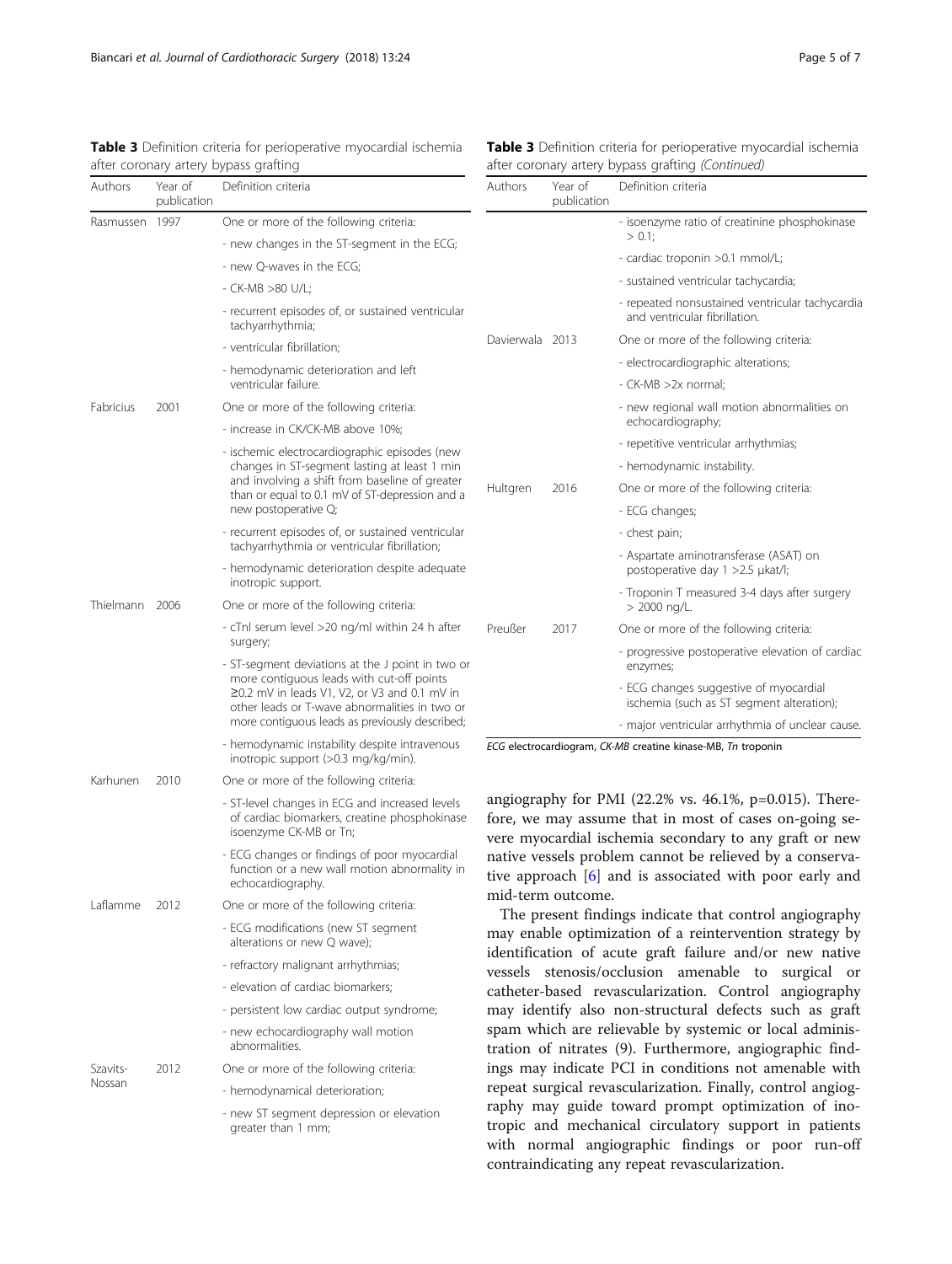<span id="page-5-0"></span>

This study showed that a valid and easy-to-use definition of type V myocardial infarction is needed for a prompt identification and treatment of patients with severe PMI. The present results showed that one third of patients do not have structural defects of the grafts or new stenosis/occlusions of native vessels at angiography. These patients most likely suffered of PMI because of suboptimal myocardial protection, distal coronary embolization, or subclinical myocardial injury secondary to intraoperative manipulation of the heart. The angiographic evaluation of the patients represents a unique opportunity for a practical definition of type V myocardial infarction because it may identify clinical, biochemical, electrocardiographic and echocardiographic parameters underlying PMI secondary to structural defects of the grafts and native vessels.

Control angiography for PMI has some drawbacks, which may induce clinicians to avoid prompt invasive imaging of the coronary arteries and grafts. Although coronary angiography in a patient with recent CABG may not be technically difficult, moving a patients in hemodynamically unstable conditions from the intensive care unit to the catheterization angiography laboratory can be difficult and requires major efforts from personnel. Furthermore, the use of contrast agent during control angiography may expose the patents to a significant risk of severe acute kidney injury. These important drawbacks should be weighed against the possible benefits of prompt treatment of ongoing PMI.

This meta-analysis has a number of limitations. First, the included studies are of fair quality, but do not provide all details on the characteristics and outcome of patients with PMI with negative angiographic findings and of those with graft or native vessels problems who did not undergo any repeat revascularization. Second, only three studies reported on the outcome of patients who underwent straightly a reoperation, whilst this information was not provide in the other studies. Third, we may expect that prompt recognition and treatment of PMI has a prognostic impact on the outcome of these patients, but only two study assessed the timing of angiography in this setting  $[2, 3]$  $[2, 3]$  $[2, 3]$  $[2, 3]$  $[2, 3]$ . Fourth, the included studies failed to report data on any method employed to verify intraoperatively the patency of vascular grafts [[12](#page-6-0)] and whether these findings might correlate with the development of PMI. Finally, there is paucity of data comparing the impact of PCI and surgical revascularization in patients with PMI after CABG.

#### Conclusions

In conclusion, control angiography seems to be a valid life-saving strategy to guide repeat revascularization in hemodynamically stable patients suffering PMI after CABG. However, a throughout assessment of the harms and benefits associated with this strategy is prevented by the lack of any possible control cohort. Further studies are needed to assess the prognostic impact of the timing of control angiography and repeat revascularization as well as to identify clinical, biochemical, electrocardiographic and echocardiographic parameters associated with PMI secondary to acute graft failure or new native vessels lesions after CABG.

#### Abbreviations

PMI: perioperative myocardial infarction; CABG: coronary artery bypass grafting; PRISMA: Preferred Reporting Items for Systematic reviews and Meta-Analyses; PICO: Population, Interventions, Comparison and Outcomes; NHLBI: National Heart, Lung, and Blood Institute; CI: confidence interval; PCI: percutaneous coronary intervention

#### Acknowledgements

Not applicable.

#### Funding

This study was not financially supported.

#### Availability of data and materials

Please contact author for data requests.